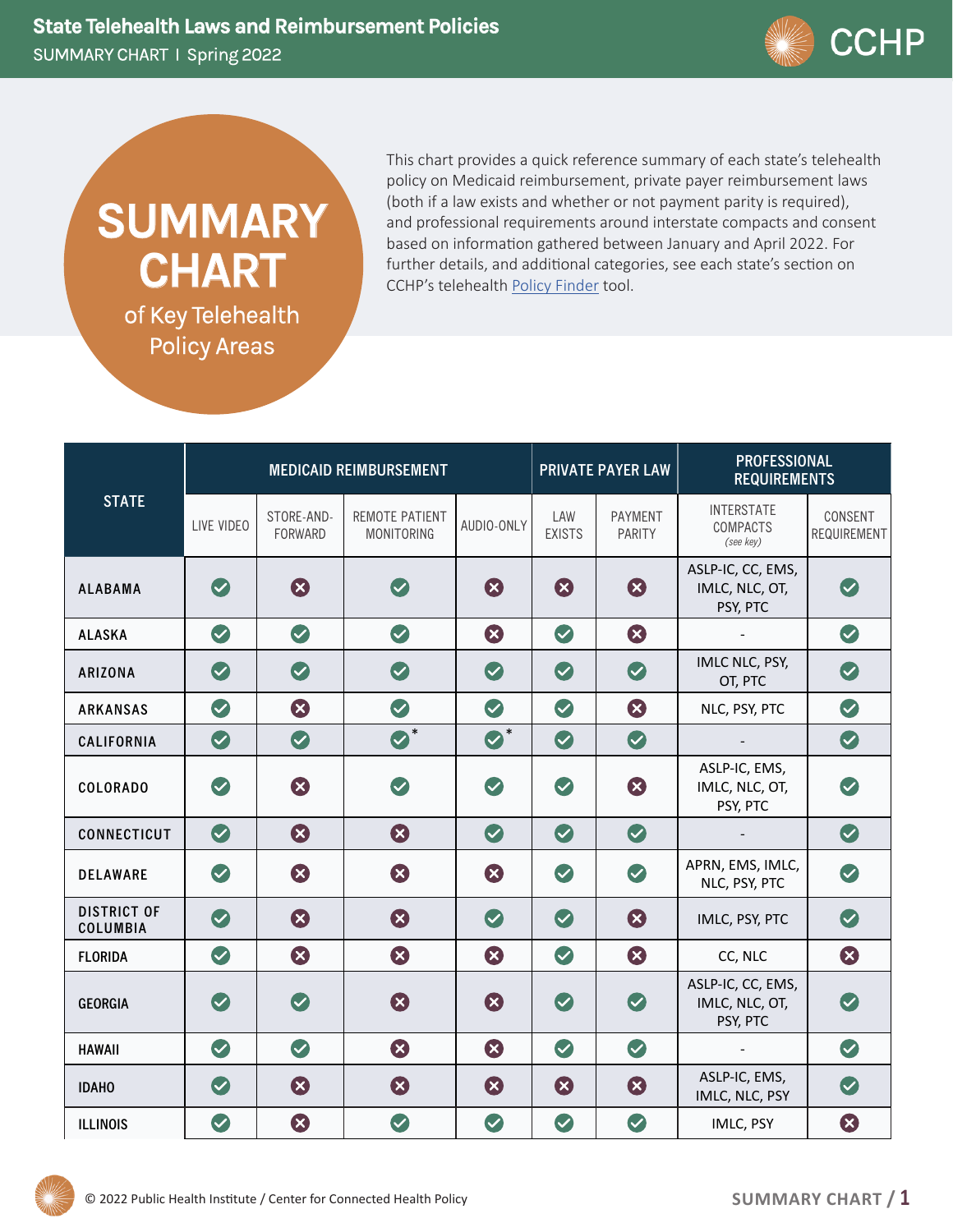

| <b>STATE</b>          | <b>MEDICAID REIMBURSEMENT</b> |                       |                                     |                                | <b>PRIVATE PAYER LAW</b> |                   | <b>PROFESSIONAL</b><br><b>REQUIREMENTS</b>        |                        |
|-----------------------|-------------------------------|-----------------------|-------------------------------------|--------------------------------|--------------------------|-------------------|---------------------------------------------------|------------------------|
|                       | LIVE VIDEO                    | STORE-AND-<br>FORWARD | REMOTE PATIENT<br><b>MONITORING</b> | AUDIO-ONLY                     | LAW<br><b>EXISTS</b>     | PAYMENT<br>PARITY | <b>INTERSTATE</b><br><b>COMPACTS</b><br>(see key) | CONSENT<br>REQUIREMENT |
| <b>INDIANA</b>        | $\bullet$                     | Ø                     | $\blacktriangledown$                | $\bullet$                      | $\bullet$                | Ø                 | ASLP-IC, EMS,<br>IMLC, NLC, PSY,<br><b>PTC</b>    | $\bullet$              |
| <b>IOWA</b>           | $\bullet$                     | $\bullet$             | Ø                                   | $\bullet$                      | $\bullet$                | $\bullet$         | EMS, IMLC, NLC,<br><b>PTC</b>                     | $\bullet$              |
| <b>KANSAS</b>         | $\bullet$                     | Ø                     | $\left(\rule{0pt}{10pt}\right.$     | Ø                              | $\bullet$                | Ø                 | ASLP-IC, EMS,<br>IMLC, NLC, PSY,<br><b>PTC</b>    | $\bullet$              |
| <b>KENTUCKY</b>       | $\bullet$                     | $\bullet$             | 3                                   | 3                              | $\bullet$                | $\bullet$         | ASLP-IC, CC, IMLC,<br>NLC, OT, PSY, PTC           | $\bullet$              |
| LOUISIANA             | $\bullet$                     | 3                     | $\bullet$                           | $\bullet$                      | $\bullet$                | 0                 | ASLP-IC, EMS,<br>IMLC, NLC, PTC                   | $\bullet$              |
| <b>MAINE</b>          | $\bullet$                     | $\bullet$             | $\bullet$                           | $\bullet$                      | $\bullet$                | 8                 | CC, IMLC, NLC,<br>OT, PSY                         | $\bullet$              |
| <b>MARYLAND</b>       | $\bullet$                     | $\bullet$             | $\bullet$                           | 0                              | $\bullet$                | $\bullet$         | ASLP-IC, CC, IMLC,<br>NLC, OT, PSY, PTC           | $\bullet$              |
| <b>MASSACHUSETTS</b>  | $\bullet$                     | $\bullet$             | Ø                                   | $\bullet$                      | $\bullet$                | $\bullet$         |                                                   | $\bullet$              |
| <b>MICHIGAN</b>       | $\bullet$                     | $\bullet$             | $\bigcirc$                          | $\bullet^*$                    | $\bullet$                | 8                 | <b>IMLC</b>                                       | $\bullet$              |
| <b>MINNESOTA</b>      | $\bullet$                     | $\bullet$             | $\bullet$                           | $\bullet$<br>(expires in 2023) | $\bullet$                | $\bullet$         | IMLC, PSY                                         | $\bullet$              |
| <b>MISSISSIPPI</b>    | $\bullet$                     | Ø                     | $\bullet$                           | 0                              | $\bullet$                | $\odot$           | ASLP-IC, CC, EMS,<br>IMLC, NLC, PTC               | $\bullet$              |
| <b>MISSOURI</b>       | $\bullet$                     | $\bullet$             | $\bullet$                           | Ø                              | $\bullet$                | Ø                 | EMS, NLC, OT, PSY,<br>PTC                         | $\bullet$              |
| <b>MONTANA</b>        | $\bigcirc$                    | 8                     | Ø                                   | 0                              | $\bullet$                | 0                 | IMLC, NLC, PTC                                    | $\bullet$              |
| <b>NEBRASKA</b>       | $\bullet$                     | Ø                     | $(\blacktriangledown)$              | 3                              | $\bullet$                | $\bullet$         | ASLP-IC, CC, EMS,<br>IMLC, NLC, OT,<br>PSY, PTC   | $\bullet$              |
| <b>NEVADA</b>         | $\bullet$                     | $\bullet$             | 3                                   | $\bullet$                      | $\bullet$                | $\bullet$         | IMLC, PSY                                         | $\odot$                |
| <b>NEW HAMPSHIRE</b>  | $\bullet$                     | 3                     | Ø                                   | ⊗                              | $\bullet$                | Ø                 | ASLP-IC, IMLC,<br>NLC, OT, PSY, PTC               | $\bullet$              |
| <b>NEW JERSEY</b>     | $\bullet$                     | 3                     | 3                                   | ⊗                              | $\bullet$                | $\odot$           | IMLC, NLC, PSY,<br><b>PTC</b>                     | $\bullet$              |
| <b>NEW MEXICO</b>     | $\bullet$                     | $\bullet$             | Ø                                   | $\bullet$                      | $\bullet$                | $\bullet$         | <b>NLC</b>                                        | $\bullet$              |
| <b>NEW YORK</b>       | $\bullet$                     | $\bullet$             | $\bullet$                           | $\bullet$                      | $\bullet$                | 8                 | $\overline{\phantom{a}}$                          | $\bullet$              |
| <b>NORTH CAROLINA</b> | $\bullet$                     | $\bullet^*$           | $\bullet$                           | $\bullet$                      | 3                        | 8                 | ASLP-IC, NLC, OT,<br>PSY, PTC                     | $\bullet$              |
| <b>NORTH DAKOTA</b>   | $\bullet$                     | $\odot$               | $\bullet$                           | $\bullet$                      | $\bullet$                | 8                 | APRN, EMS,<br>IMLC, NLC, PTC                      | $\bullet$              |